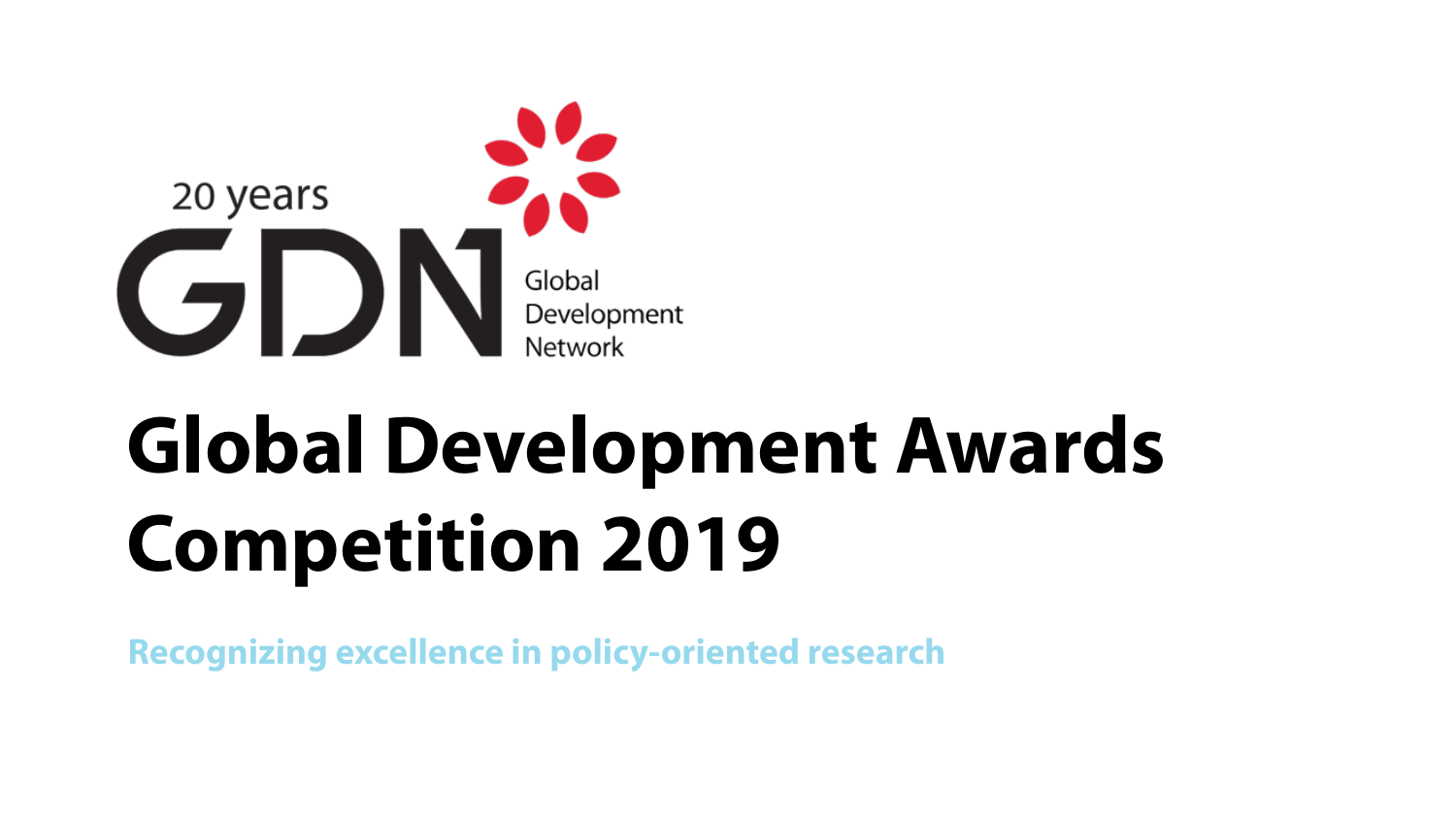#### **KEY FACTS**

- Running **since 2000**
- **Launched by GDN** with the **generous support from the Ministry of Finance, Government of Japan**
- Roughly **US\$ 4 million in research and project grants**
- Nearly **8,800 researchers and development practitioners** from developing countries and transition countries have participated
- **More than 200 awards** have been conferred

The Awards Competition is GDN's largest and oldest running program, and one of the most important annual competition bridging research and projects for development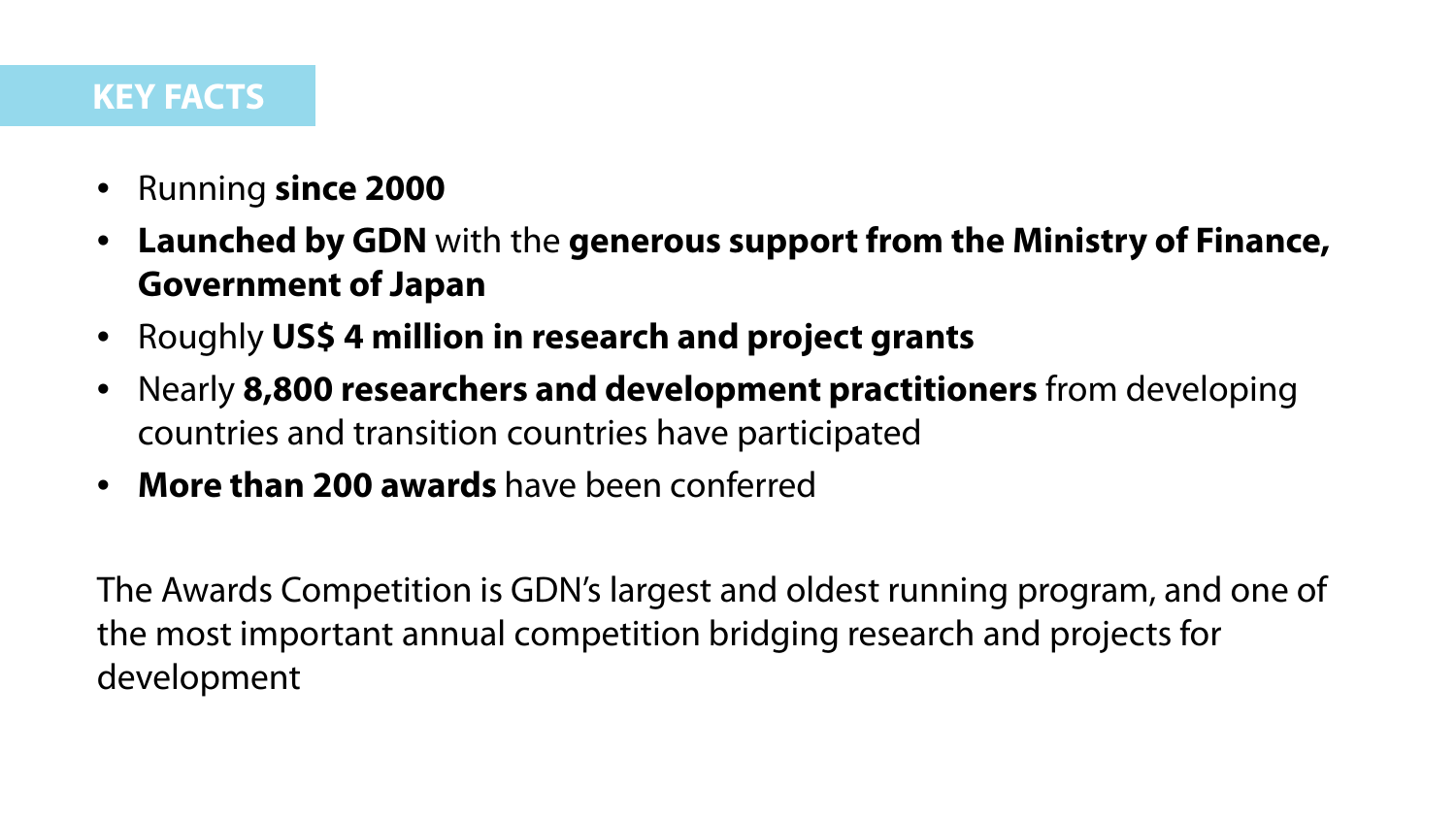# **1. Eligibility screening** by GDN

– 53 proposals, out of 102 submissions from 32 countries, were eligible (incomplete, did not follow the application procedure or were out of scope submissions were removed)

# **2. First Level review** by young researchers

– 17 proposals ( selected and feedback was sent to the shortlisted applicants with an opportunity to revise their proposal

## **3. Second Level review** by senior researchers

– 3 finalists, one per topic

# **4. Selection of winners**

– After a training in communication, finalists present at the conference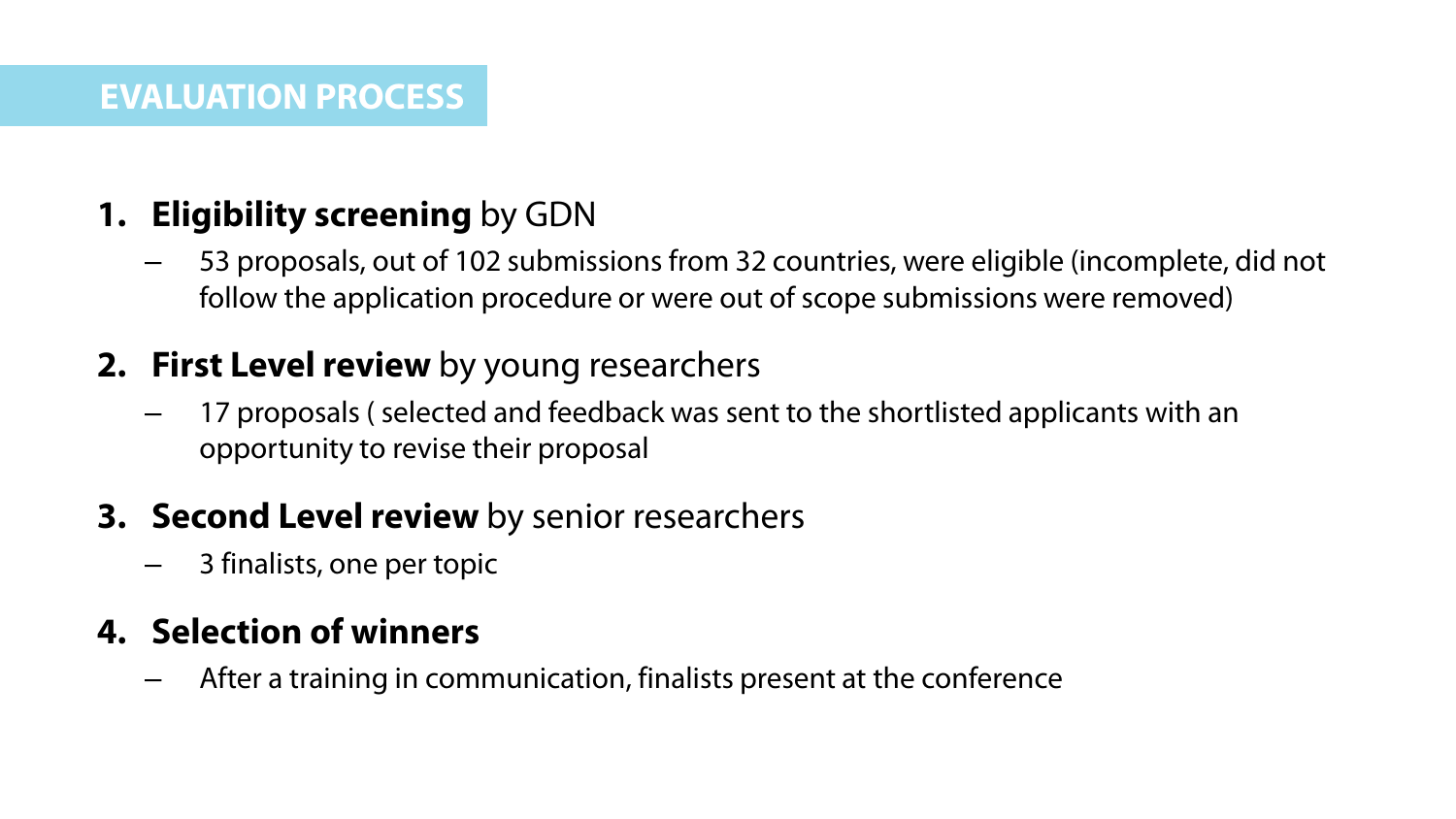#### **EVALUATION CRITERIA**

- Substantive **contribution of the research** to a particular aspect of development
- **Innovativeness** of the research topic and the methodology
- **Academic quality**
- **Clarity and significance of the policy implications** for addressing specific development issues
- Composition of the **team** and **the cost-effectiveness** of the budget proposed

o **Quality of the presentation**